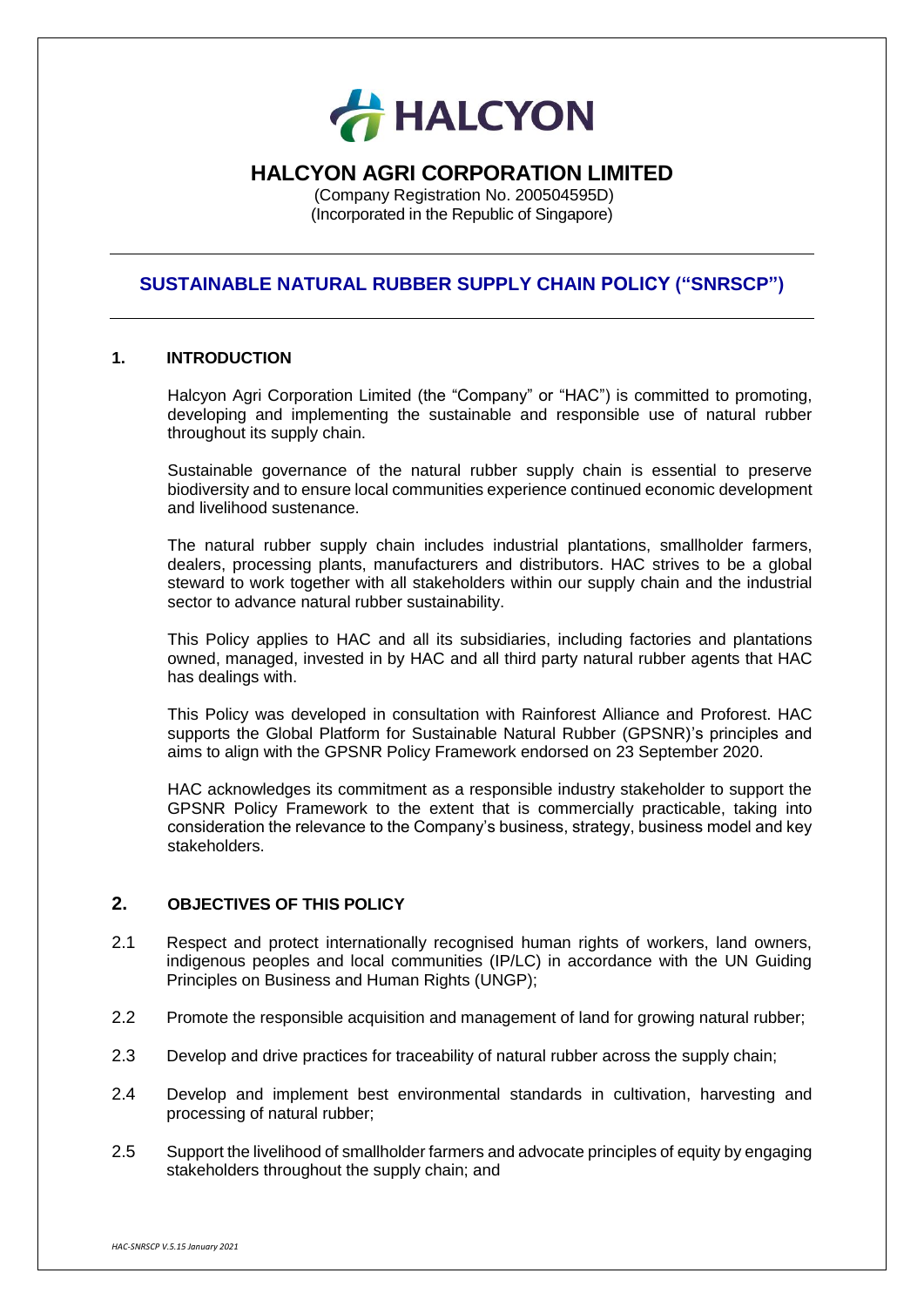Sustainable Natural Rubber Supply Chain Policy Page 2 of 7

2.6 Actively engage with our supply chain to communicate and ensure compliance with this Policy.

# **3. WORKING CONDITIONS & LIVING ENVIRONMENT**

Working with its supply chain, HAC strives to protect the rights of all its supply chain stakeholders and create a positive work environment at every level by upholding the following principles:

- 3.1 Protect the health and safety of employees and their families by ensuring mobility and accessibility to quality healthcare facilities, providing education on best safe-work practices and raising awareness on health and safety risks.
- 3.2 Protect the health and safety of employees, visitors, contractors and suppliers by providing suitable personal protective equipment (PPE) and ensuring that work areas are satisfactorily safe.
- 3.3 Prohibit all forms of discrimination based on gender, marital status, sexual orientation, religion, political beliefs, union membership, ethnicity, nationality, age, social status, physical or mental disability.
- 3.4 Maintain adequate working conditions and provide employees with employment contracts, salaries at least equal to the country's minimum wage for an equivalent job, fair working hours, freedom to join or form trade unions and collective bargaining in accordance with applicable national and international laws (ILO Convention 110).
- 3.5 Actively engage in the economic and social development of local communities by creating direct or indirect job opportunities to increase their employability.
- 3.6 Prohibit any form of labour exploitation such as child or forced labour, or any forms of mental or physical coercion towards direct or indirect employees and contractors by committing to the eight fundamental ILO Conventions on rights at work.
- 3.7 Maintain safe and adequate housing for employees who are provided with company accommodation by offering reasonable levels of decency, hygiene and comfort (ILO Convention 110).

# **4. RESPONSIBLE LAND ACQUISITION & USE**

HAC will work with its supply chain and relevant stakeholders to promote a natural rubber supply chain that is socially and environmentally responsible, supports the livelihoods and decent living conditions of local communities, and upholds the following principles:

- 4.1 Comply with applicable local, national and international legislation on human rights, labour, land use, and the environment including respect and protection of customary land tenure rights and prohibition of land grabbing in accordance with the UN Declaration on the Rights of Indigenous Peoples (UNDRIP).
- 4.2 Implement specific mechanisms to facilitate resolution of land disputes and respect the rights of indigenous peoples and local communities (IP/LC) (ILO Convention 169).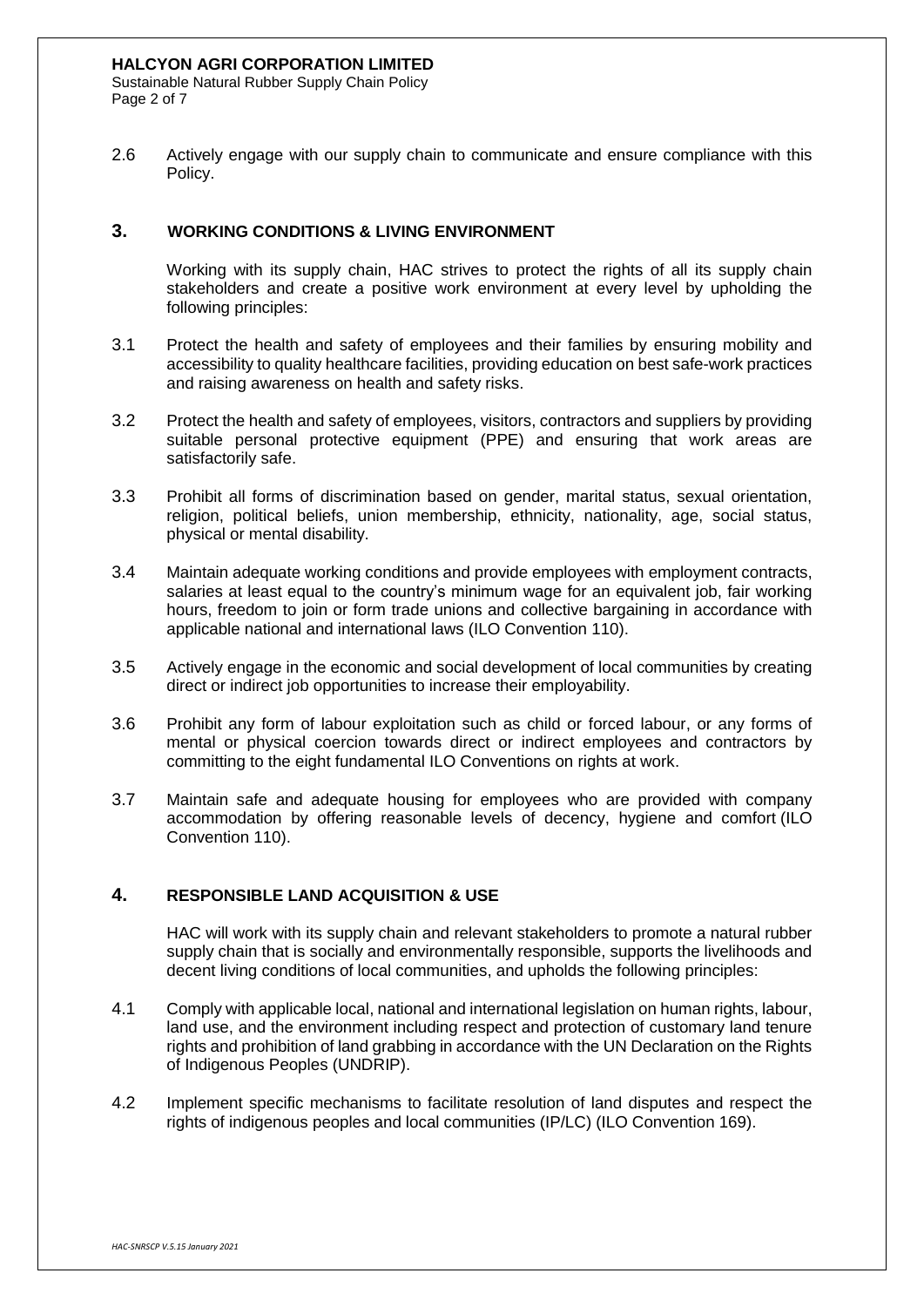Sustainable Natural Rubber Supply Chain Policy Page 3 of 7

- 4.3 Act responsibly without compromising local food supplies and grant fair compensation for IP/LC in accordance with HAC's grievance procedure. The procedure was established to complement this Policy to prevent, identify, and manage environmental and social concerns throughout HAC's supply chain.
- 4.4 Apply Free, Prior and Informed Consent (FPIC) in a culturally appropriate manner when planning, establishing, restoring, or transforming plantation and/or industrial sites, as well as associated infrastructure. Implement FPIC process in accordance with appropriate methodologies (including United Nations Programme on Reducing Emissions from Deforestation and Forest Degradation (UN-REDD)) and associated GPSNR guidance.

# **5. ECOSYSTEM PROTECTION**

HAC is committed to, and expects its Suppliers who cultivate, harvest or process natural rubber for HAC's use, to be socially responsible and environmentally friendly by upholding the following principles:

- 5.1 Conduct social and environmental impact assessments prior to new developments in accordance with the applicable national legislation and/or the UN Guiding Principles on Business and Human Rights (UNGP).
- 5.2 Develop and implement land use plans that prevent overexploitation of natural resources using an integrated landscape management approach.
- 5.3 Commit to no deforestation in all HAC operations by utilising the High Conservation Value (HCV) and High Carbon Stock Approach (HCSA) requirements. HAC will apply its knowledge and experience to engage with our suppliers to work towards eliminating deforestation from our supply chain.
- 5.4 Protect forest areas under HAC's management and control, including wildlife species from illegal activities such as poaching, over-hunting and habitat loss, and support wildlife protection activities in areas under HAC's management and control.
- 5.5 Prohibit any form of rubber production on known peat land of any depth and the use of fire in the preparation of new planting areas and replanting areas or for any other reason other than emergencies, fire break establishment or sanitary and phytosanitary reasons where waste management services are not available.
- 5.6 Respect community rights on use of water resources by creating buffer zones to protect natural waterways from erosion and sedimentation.
- 5.7 Apply appropriate agricultural practices that protect soil quality against erosion, nutrient degradation, subsidence and contamination.
- 5.8 Impose appropriate standards regarding the use, safe handling, storage and disposal of all chemicals and their by-products. Minimise use of chemical (fertilisers) and pesticides and prohibit the use of chemicals and pesticides listed under the Stockholm Convention, Rotterdam Convention and World Health Organisation (WHO) Class 1A & 1B.
- 5.9 Mitigate any adverse effects of surface or ground water contamination from use of agricultural and industrial chemicals in natural rubber cultivation, harvesting and processing.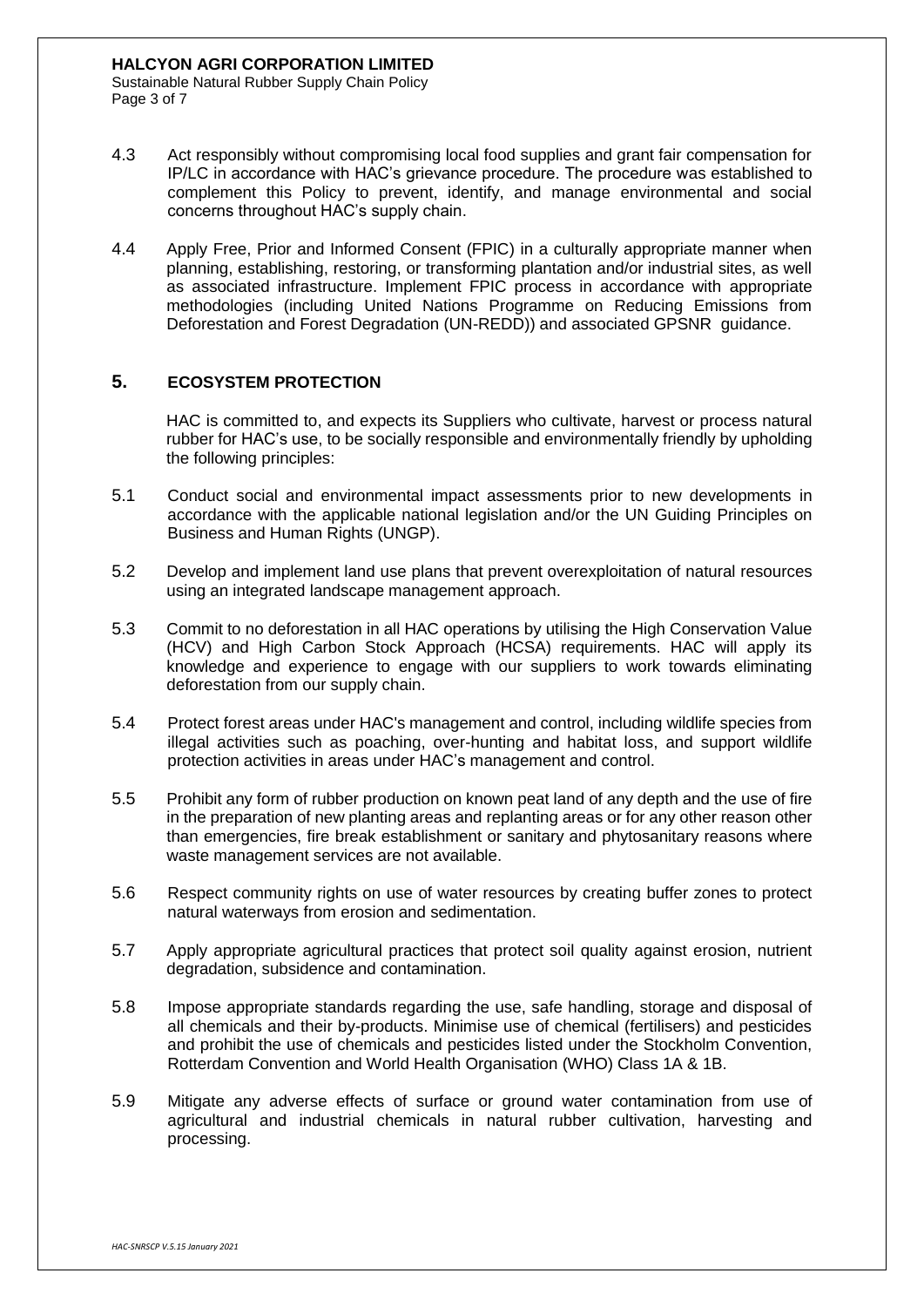Sustainable Natural Rubber Supply Chain Policy Page 4 of 7

- 5.10 Where necessary, take appropriate measures to reduce odour produced from rubber milling.
- 5.11 Implement and maintain systems for the collection, segregation, recycling and disposal of waste or by-products generated by farming, industrial operations or by employees and their families.
- 5.12 Undertake reasonable efforts to maximise water recycling in production process, minimise scrap rubber, optimise energy usage and minimise or mitigate carbon emissions where possible and practicable.

# **6. ETHICS & TRANSPARENCY**

HAC takes a strong stance against corruption and requires all stakeholders to uphold the following principles:

- 6.1 Prohibit corruption in any guise or form and adopt a zero-tolerance approach on corruption across the value chain.
- 6.2 Develop and adopt the use of transparent grievance mechanism processes for local communities, employees and all stakeholders.
- 6.3 Practice free and fair competition, in compliance with local antitrust and competition laws.

### **7. GOOD AGRICULTURAL PRACTICES & YIELD IMPROVEMENT**

HAC encourages suppliers to undertake every reasonable effort to ensure maximum yield is obtained from existing planted and replanted natural rubber trees by upholding the following principles:

- 7.1 Provide practical training sessions and dissemination of information on rubber cultivation and agricultural standards to groups of growers, cooperatives, smallholders and suppliers.
- 7.2 Minimise the use of chemicals and promote the use of natural fertilisers, biological pest and disease control methods for all new planting and replanting efforts in industrial plantations.
- 7.3 Target smallholder projects, such as agroforestry and outgrower programmes that aim to improve yields, livelihoods and environmental conservation practices and create work opportunities for local communities

### **8. TRACEABILITY**

HAC will support the development of methods to trace natural rubber across the supply chain and will:

- 8.1 Engage in and support the development of tools and processes to trace natural rubber across the supply chain.
- 8.2 Work with suppliers and smallholder farms to map supply chain and, where possible and practical, develop environmental and social risk maps.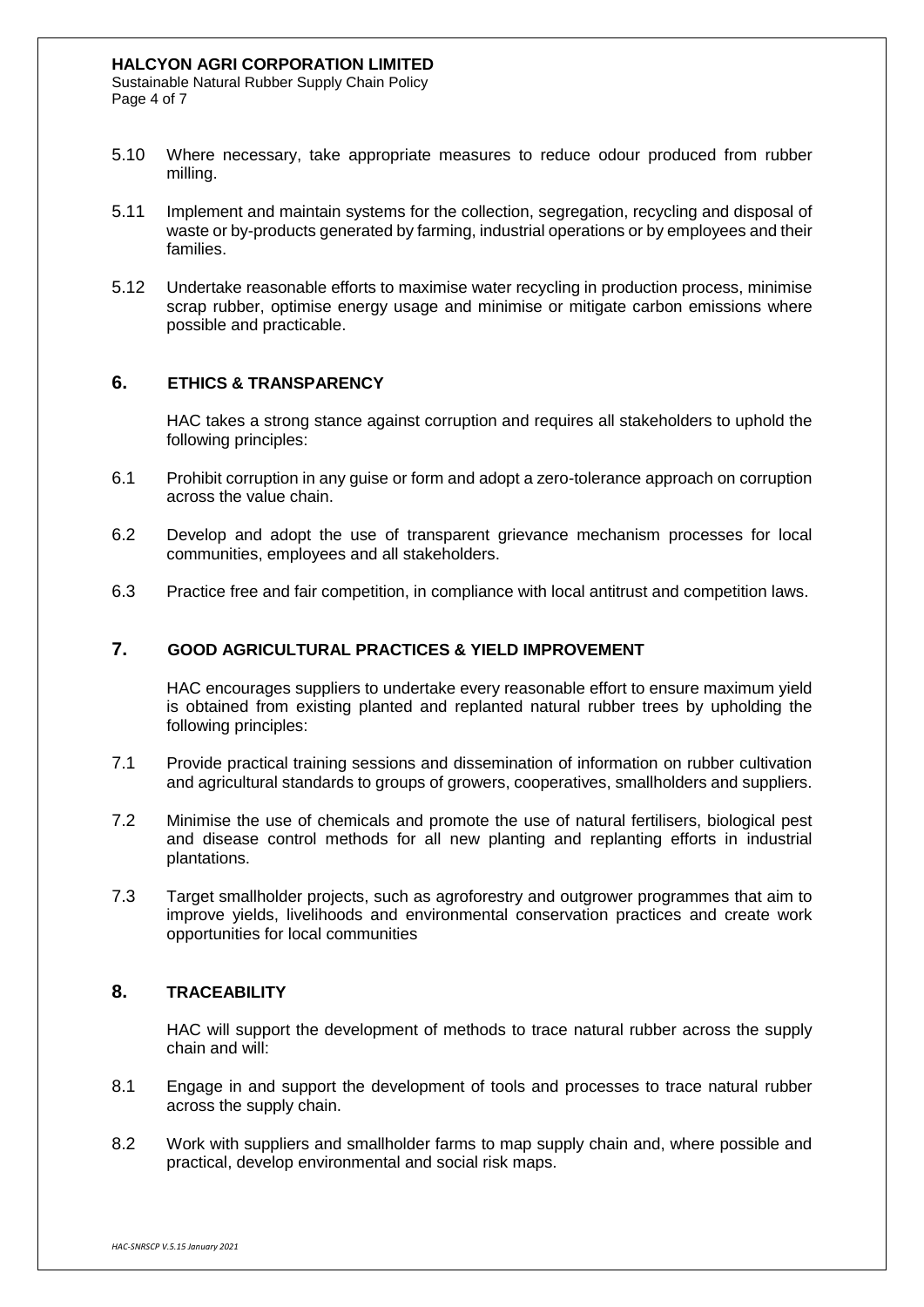### **HALCYON AGRI CORPORATION LIMITED**

Sustainable Natural Rubber Supply Chain Policy Page 5 of 7

- 8.3 Work towards full disclosure of the source provenance of natural rubber from Industrial Plantations.
- 8.4 Ensure traders provide source provenance information back to natural rubber processors.

### **9. POLICY IMPLEMENTATION & COMPLIANCE**

HAC is committed to the corruption-free and transparent implementation of this Policy and its principles and expects all its suppliers to act likewise. HAC reserves the right to conduct audits on its suppliers as deemed appropriate and expects that:

- 9.1 Suppliers shall comply with this Policy and shall transmit it to the relevant members of their supply chain. HAC requires suppliers to monitor compliance by reasonable means.
- 9.2 Substantiated non-compliance and/or failure to close agreed identified gaps in compliance will result in suspension or termination of the business relationship.
- 9.3 HAC recognises that its policies and programmes may not prevent all adverse impact in the supply chain. In line with the UN Guiding Principles and the GPSNR Policy Framework, HAC aims to provide appropriate remedy where the Company has caused or contributed to those impact directly linked to our business operations, goods, or services.
- 9.4 Violations of this Policy may be confidentially and anonymously reported to HAC via the grievance mechanism published on its corporate website.
- 9.5 HAC commits to maintaining inclusive and participatory dialogue with key stakeholders, and supporting multi-stakeholder planning and development efforts that uphold best practices in sustainability.
- 9.6 HAC will report on the progress of implementation of this Policy in its annual sustainability report and periodically on HAC's website.
- 9.7 HAC reserves the right to update, enhance or revamp this Policy at any given time, for any given reason or as deemed appropriate by future findings, interactions with stakeholders in the value chain and experiences gained through the implementation of this Policy.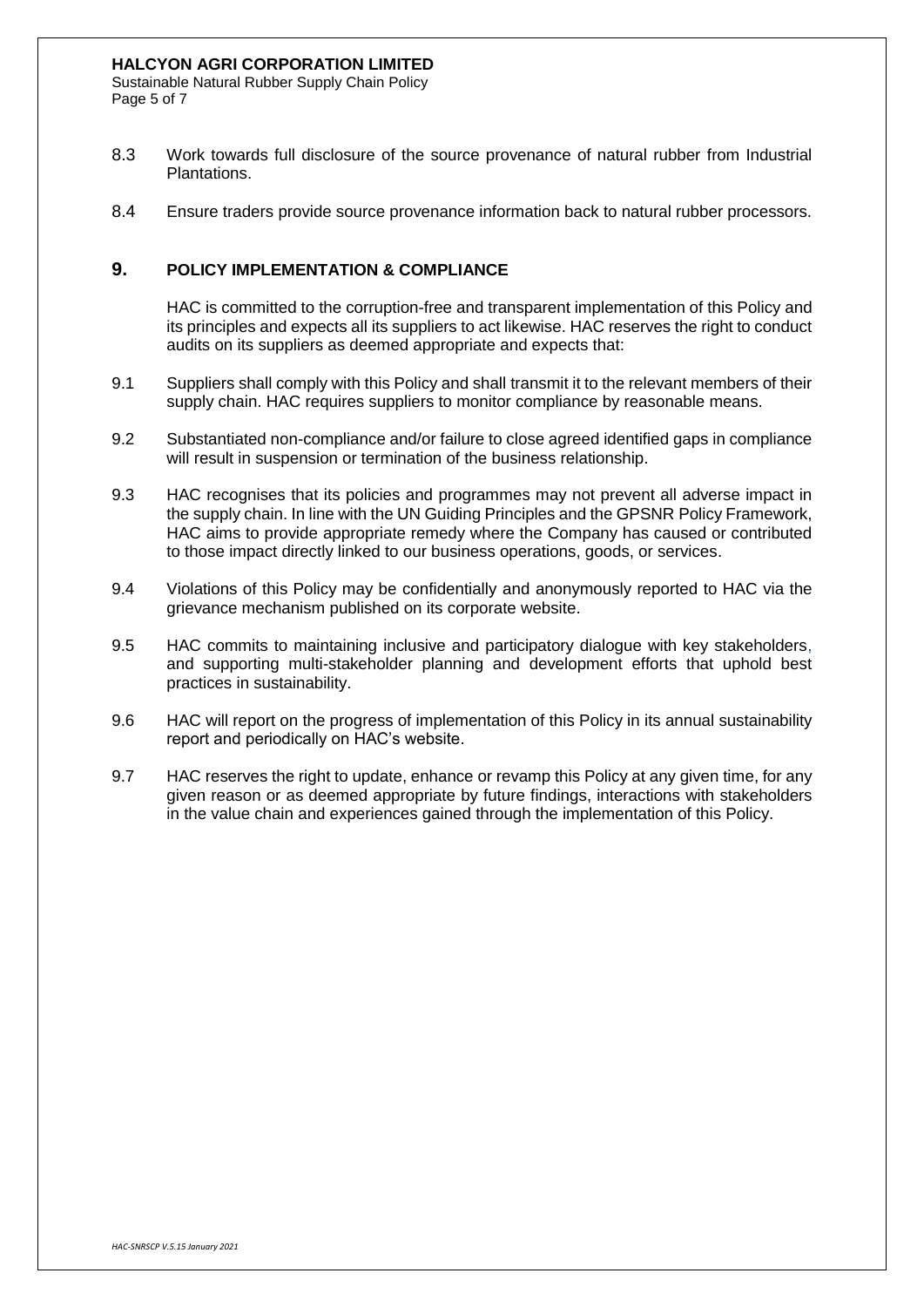Sustainable Natural Rubber Supply Chain Policy Page 6 of 7

# **GLOSSARY**

**Customary Land Tenure Rights:** As defined by the Food & Agricultural Organisation (FAO), customary tenure is a set of rules and norms that govern community allocation, use, access, and transfer of land and other natural resources. The term "customary tenure" invokes the idea of "traditional" rights to land and other natural resources: "the tenure usually associated with indigenous communities and administered in accordance with their customs, as opposed to statutory tenure usually introduced during the colonial period".

**FPIC (UN-REDD):** Guidelines by the UN-REDD for stakeholder engagement using the principle of "Free, prior and informed consent" (FPIC). The UN-REDD Programme is the United Nations collaborative initiative on Reducing Emissions from Deforestation and forest Degradation (REDD) in developing countries. "Free consent" to mean consent that is free of any manipulation, interference, coercion or intimidation. "Prior consent" to mean communicating information to the relevant stakeholders in good time and before any final decision is made. "Informed consent" to mean involving relevant representative institutions, providing information that is comprehensible and accessible, such as assessments, action plans, project summaries, and any other relevant information.

**Fundamental ILO Conventions:** The 8 fundamental conventions are Freedom of Association and Protection of the Right to Organise Convention (No. 87), Right to Organise and Collective Bargaining Convention (No. 98), Forced Labour Convention (No. 29) including the 2014 Protocol, Abolition of Forced Labour Convention (No. 105), Minimum Age Convention (No. 138), Worst Forms of Child Labour Convention (No. 182), Equal Remuneration Convention (No. 100), Discrimination (Employment and Occupation) Convention (No. 111).

**HCV Approach:** The High Conservation Value (HCV) approach is designed to maintain or enhance environmental and social values in production landscapes based on six values covering species diversity (HCV 1), landscape-level ecosystems (HCV 2), rare ecosystems/habitats (HCV 3), critical ecosystem services (HCV 4), community livelihood needs (HCV 5) and cultural values (HCV 6).

**HCS Approach:** The High Carbon Stock (HCS) approach is a methodology that distinguishes forest areas for protection from degraded lands with low carbon and biodiversity values that may be developed.

**ILO Convention 110:** International Labour Organisation, 1958 (No.110): Convention Concerning Conditions of Employment of Plantation Workers.

**ILO Recommendation 115:** Workers' Housing Recommendation, 1961 (No. 115)

**ILO Convention 169:** Convention on Indigenous peoples' right to self-determination within a nation-state, while setting standards for national governments regarding Indigenous peoples' economic, socio-cultural and political rights, including the right to a land base.

**Industrial Plantations:** Natural rubber plantations with an area planted or replanted with more than 50 hectares of natural rubber.

**Land Grabbing:** Land grabbing is land acquisitions or concessions that are based on one or more of the following characteristics: (i) in violation of human rights, particularly the equal rights of women; (ii) not based on Free, Prior and Informed Consent (FPIC) of the affected land-users; (iii) not based on a thorough assessment, or are in disregard of social, economic